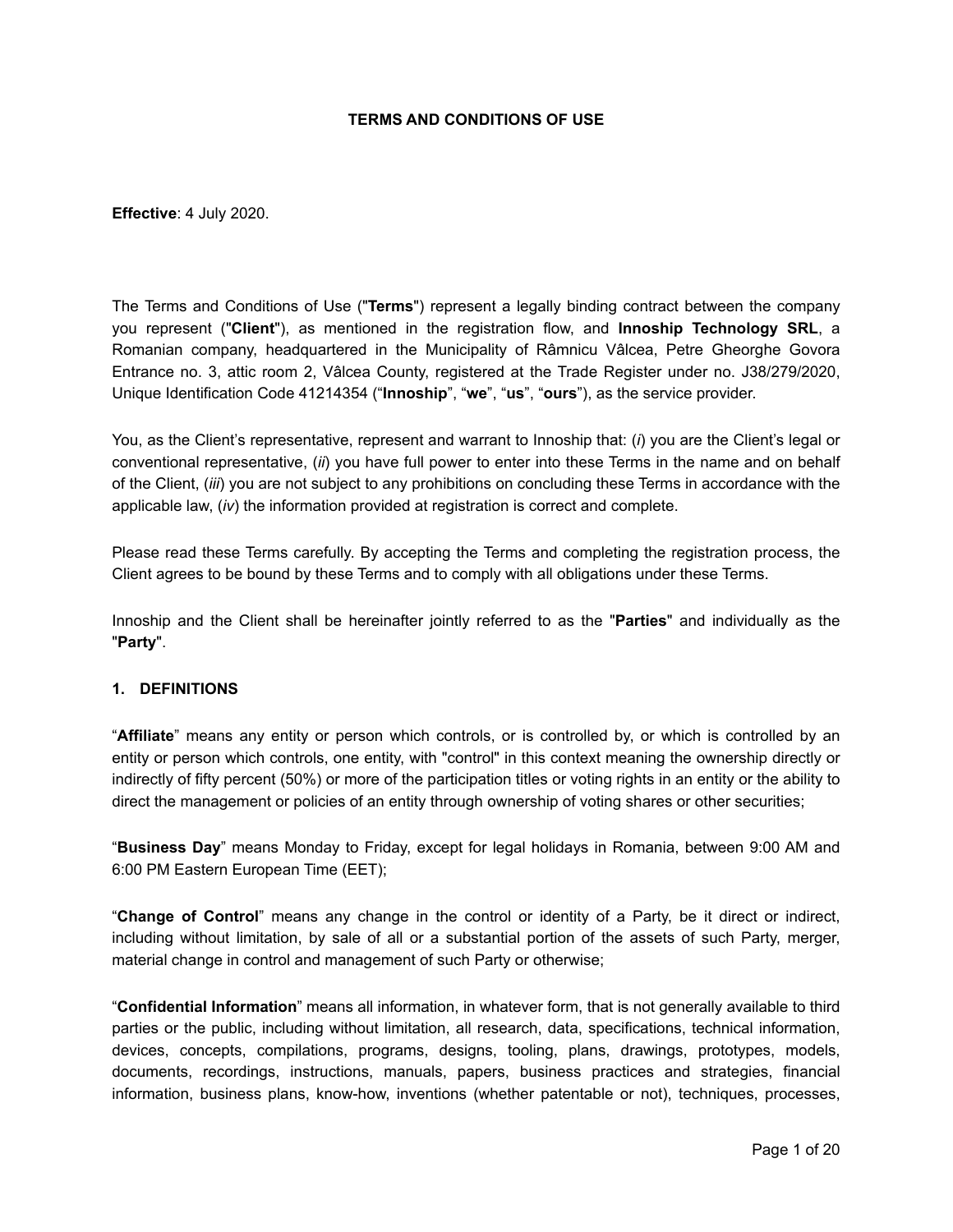methods of doing business, software, personnel data, contracts, purchase requirements, forecasts and market strategies, data on equipment sold and serviced, production process plans, product specifications and formulas, methods, technical and product bulletins, surveys, research and development programs, sales reports, or other materials, of any nature or embodiment whatsoever written or otherwise, relating to these Terms, as well as the existence of these Terms and their content;

"**Courier**" means any of the couriers and delivery services available in the Software and used at any time by a Client under their contracts with those couriers or delivery service providers;

"**GDPR**" means Regulation (EU) 2016/679 of the European Parliament and of The Council of 27 April 2016 on the protection of natural persons with regard to the processing of personal data and on the free movement of such data;

"**Infrastructure**" means collectively all software and hardware requirements (*e.g.*, physical server, web server, virtual machines, etc.) which are necessary for installation and optimal operation of the Software. The Infrastructure can be owned, licensed or managed by Innoship;

"**Intellectual Property Rights**" means any registered and unregistered rights in inventions, patents, patent applications, design rights, copyrights, trademarks, service marks, trade names, domain name rights, mask work rights, know-how, and other trade secrets rights, and all other proprietary rights, derivatives thereof, and all forms of protection of a similar nature under any applicable law, anywhere in the world;

"**Professional Services**" means any consultancy services and/or other professional services (*other than providing access to the Software*) which Innoship may provide to the Client on the basis of a separate agreement, as it will be described in that agreement.

"**Recipient**" means the Party to which Confidential Information is disclosed;

"**Representatives**" means collectively any employees, officers, agents, and representatives, group companies, including subsidiaries and affiliates of a Party;

"**SLA**" means the Service Level Agreement and response times, as described in the annexes;

"**Software**" means the transport software solution, also called a "*multi-carrier shipping software solution*", developed and owned by Innoship, including any other modules, custom libraries, embedded applications and other customizations and/or updates in the source code provided to the clients as a cloud software application (*Software as a Service - SaaS*). The features, functionalities and specifications of the Software are described in the Tariff Plan and/or Software Documentation, if any;

"**Software Documentation**" means any information, whether in printed form or otherwise, including, without limitation, any requirements manual, technical manual, user manual, instruction manual or any other such information related to the Software, made available by Innoship to the public, if appropriate;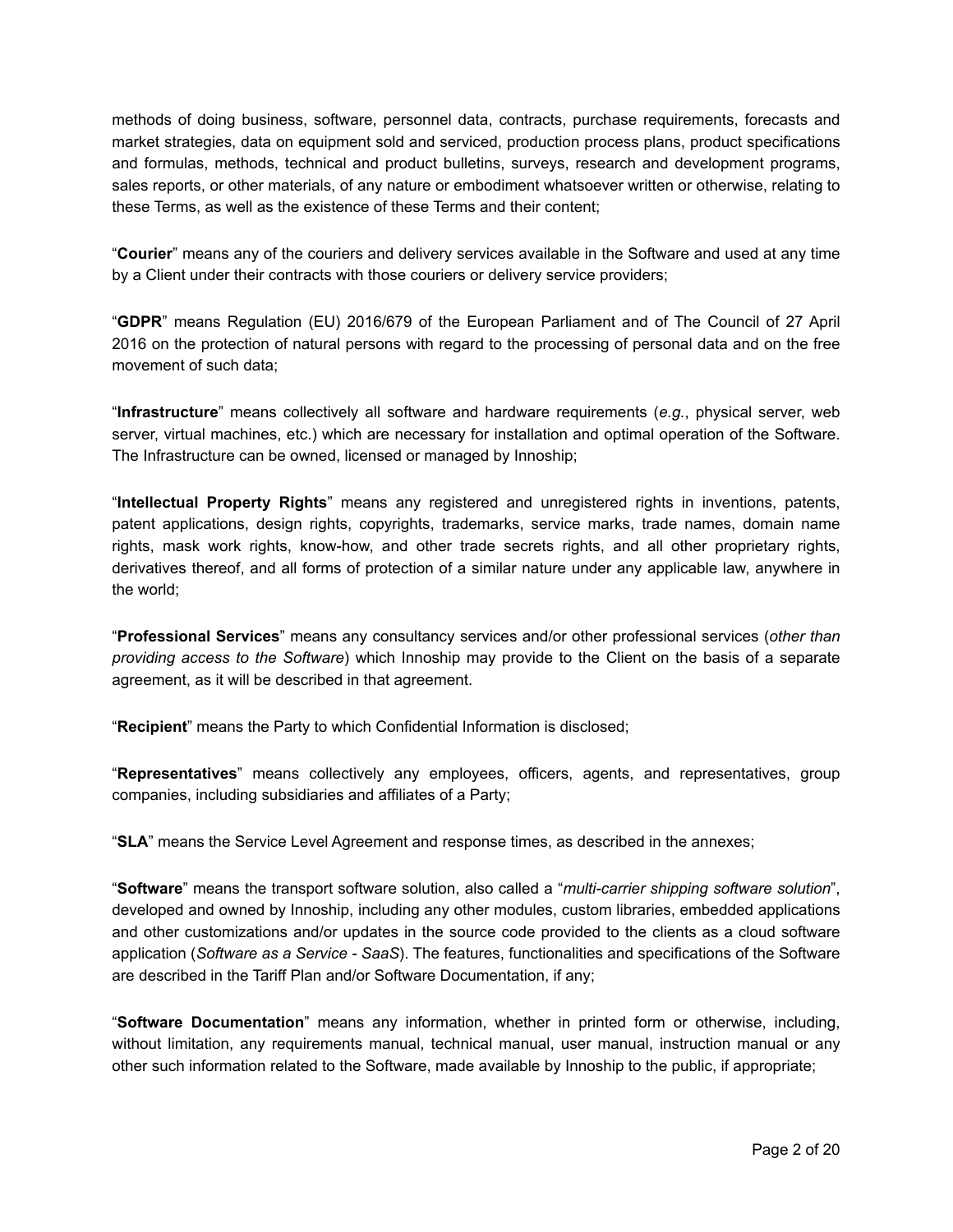"**Software Terms of Use**" means the terms of use accepted by users designated by the Client at their first interaction with the Software;

"**Tariff Plan**" means the document provided to the Client in the registration flow, an integral part of these Terms, which shows the price for the use of the Software and the available facilities;

"**Terms**" means this Terms and Conditions of Use and includes the annexes, as well as any further amendments agreed and signed by the Parties.

#### **2. USE OF THE SOFTWARE**

- 2.1. By accepting these Terms, the Client and, as the case may be, the user, acknowledge and agree that they enter into a contractual relationship with Innoship regarding the use by the Client and the operation by any of the users designated by the Client of the Software provided by Innoship. The Client acknowledges and accepts that Innoship is not an intermediary of the Couriers used by the Client, but only manages, within the limits of the Software's functionalities, the contracts concluded between the Client and each of the Couriers that the Client has activated on the platform based on the contracts agreed with each of them.
- 2.2. At no time will Innoship be considered an agent of any of the Couriers used and activated by the Client through the Software, and Innoship does not accept any responsibility for the performance by the Couriers of the services agreed by the Client with each of them and ordered through the Software. Although it will be able to assist the Client in setting up the Client account, Innoship is not responsible at any time for the correctness or completeness of the data entered by the Client regarding the entity and identifiers of the Client, data, identifiers and user rights (including users with administration rights over the Client's account) or of the relevant data from the contracts concluded by them with the Couriers. The Client is responsible at all times for this data, as well as for updating it in accordance with the agreements concluded with the Couriers, except for proven errors caused by the Software.
- 2.3. Innoship grants the Client a limited, non-exclusive and revocable permission to use the Software, in accordance with the facilities and costs specified in the Tariff Plan, as well as a limited, non-exclusive and revocable license to use the Software Documentation, to the extent strictly necessary to access and use the Software in optimal conditions. To avoid any doubts, except if otherwise provided in these Terms, nothing herein shall be interpreted as to imply any transfer or license of any Intellectual Property Rights of Innoship with regards to the Software.
- 2.4. Access to the Software and any associated features will be granted to the Client in accordance with the commercial specifications agreed in these Terms, Tariff Plan, SLA and/or Software Documentation made available to the Client, if applicable.
- 2.5. Innoship undertakes to ensure the adequate and necessary Infrastructure for the functioning of the Software, shall manage the Infrastructure and shall ensure that the Client has fully functional access to the Software. Any additional support obligations shall be provided and further described in the SLA. The Client remains solely responsible for the implementation of the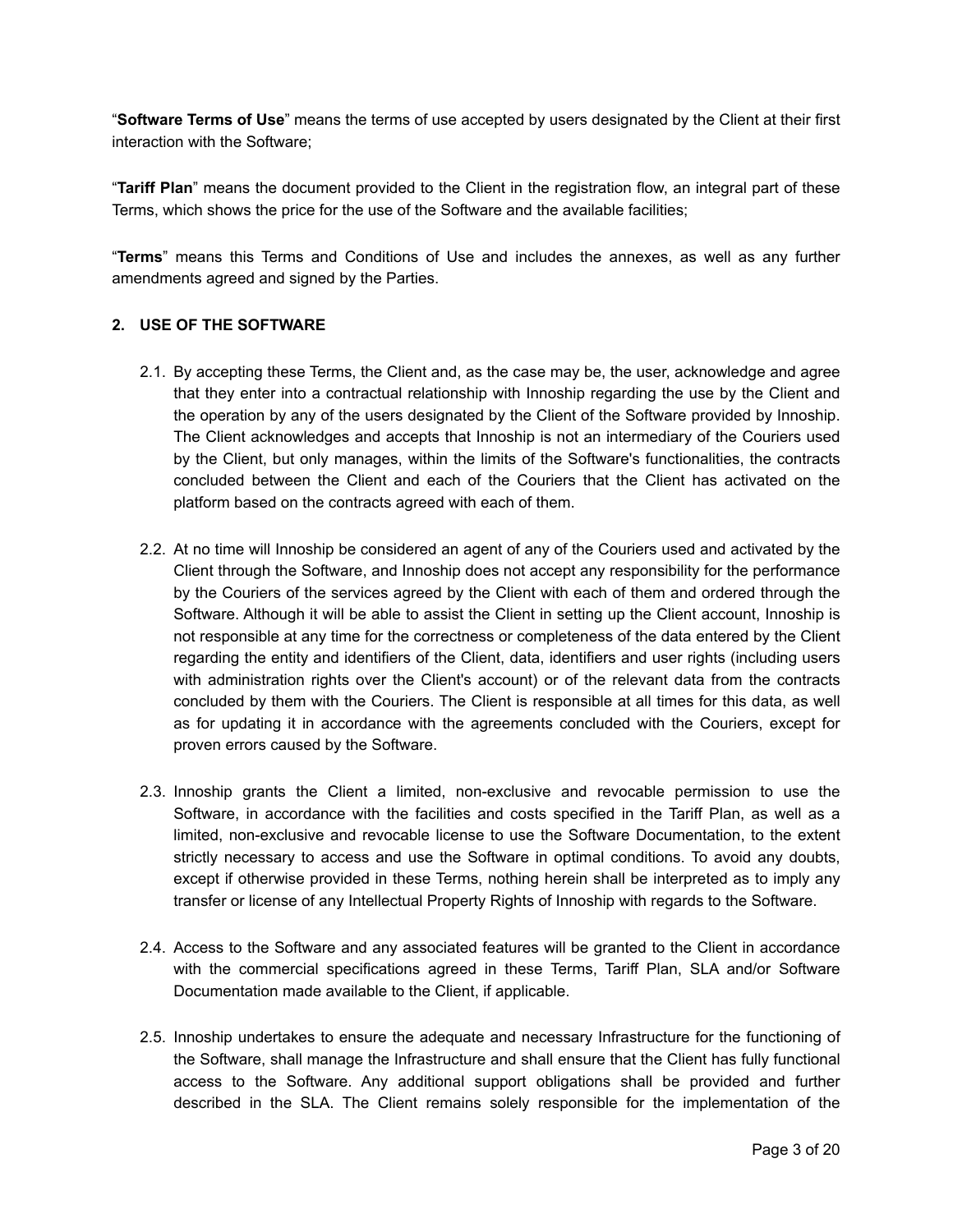software and hardware components necessary for accessing the Software (*e.g.*, installation of a compatible browser, ensuring an internet connection, etc.), as well as for their adequate configuration.

2.6. The Client undertakes to use the Software in accordance with the applicable law and regulations and within the limits provided in these Terms, especially the usage limitations provided in Article 3 of these Terms.

## **3. USAGE LIMITATIONS**

- 3.1. The Client undertakes to follow the Software Documentation, as well as any guidelines or policies associated with the Software and made available to it by Innoship in any way. In this respect, the Client shall not misuse or interfere with the Software or try to access the Software using a method other than the interface provided by Innoship or otherwise than in accordance with the instructions and indications provided herein and in the Software Documentation.
- 3.2. The Client is solely responsible for the identification and designation of the Software users, and shall be liable for any breach by the users of the provisions of these Terms and the Software Terms of Use. The Client is responsible to take all reasonable steps to prevent any unauthorized access to the Software, including without limitation by protecting its passwords and other log-in information.
- 3.3. The Client will notify Innoship immediately of any known or suspected unauthorized access to the Software or breach of its security and will cooperate with Innoship to remedy such breach and limit any negative consequences deriving therefrom.
- 3.4. The following actions are restricted to the Client while accessing or using the Software:
	- 1. to access, tamper with, or use non-public areas of the Software or Innoship's Infrastructure;
	- 2. to import or copy any local files or data to which the Client does not have the legal right to import or copy in this manner;
	- 3. to distribute, modify, sell, lease, reverse engineer, decompile or disassemble the Software or any portion thereof, except to the extent permitted by the applicable law or with Innoship's written approval;
	- 4. to probe, scan, or test the vulnerability of any system or network or breach or circumvent any security or authentication measures implemented by Innoship;
	- 5. to access the Software by any means (automated or otherwise) other than through the currently available published interfaces which are provided by Innoship;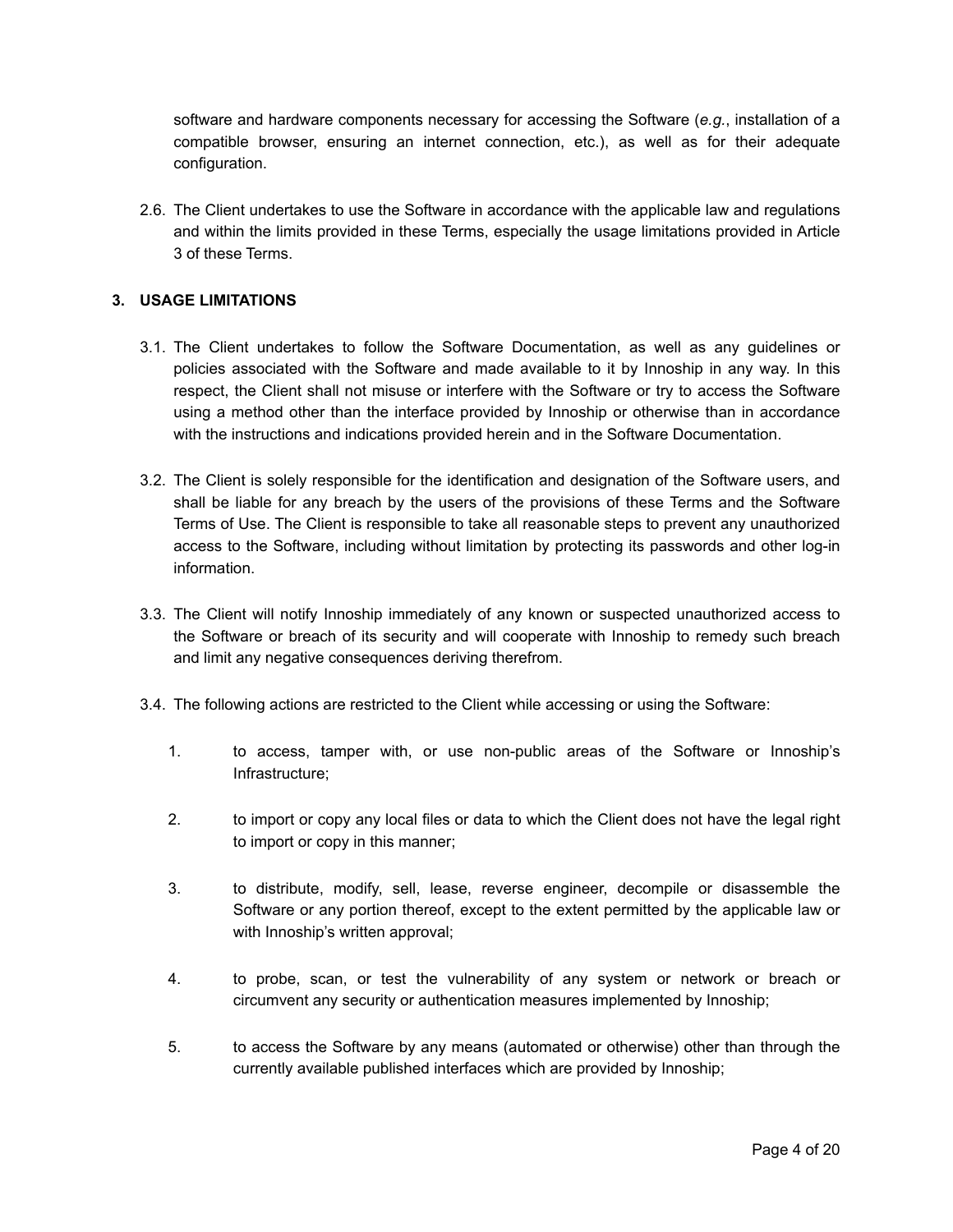- 6. to interfere with, or disrupt, (or attempt to do so), the access of any user, host or network, including, without limitation, by sending a virus, overloading, flooding, spamming the Software.
- 3.5. In any case, the Software should be used according to Innoship's instructions regarding the security measures, by connecting with a username and a password. The Client shall not provide access to any third party and will closely observe any other user access limitations imposed by these Terms or any other instructions or agreements concluded between it and Innoship. For the purpose of this limitation, third party includes any individual other than the one explicitly designated for that access account.
- 3.6. Any breach of the limitations provided hereunder constitutes a breach of the contractual obligations of the Client and may lead to the suspension or termination by Innoship of the agreement concluded under these Terms and to temporary or permanent suspension of the Client's user account. Innoship may audit the use by the Client of the Software, with a 5 days prior notice. The Client undertakes to grant access and give reasonable assistance for the purpose of carrying out such audit, without this affecting, without justification, the course of its normal business.

## <span id="page-4-0"></span>**4. CHANGES TO THE SOFTWARE AND CHANGES TO THE TERMS**

- 4.1. The Client acknowledges and agrees that Innoship may provide regular Software updates, may add or remove certain features of the Software, and may discontinue providing the Software or any component thereof, at any time, for any purpose, for reasons such as optimizing the Software, improving security, complying with laws and regulations, and providing an improved overall user experience. In the event of substantial changes with a negative impact on the Client, the Client will be notified in advance, within a reasonable time, of any such changes, in an appropriate manner in relation to the specific circumstances, *e.g.*, by displaying a notification within the Software, sending a notification to any of the Client's users and/or sending it by any other means of communication, so that the Client can analyze the changes and export the data entered in the Software, if necessary.
- 4.2. The Client acknowledges and agrees that Innoship may make justified changes to these Terms to reflect updates or optimizations to the Software or in other justified cases (*e.g., for law enforcement, security reasons, etc.*). In the event of substantial changes to the Conditions, the Client will be notified in advance, within a reasonable time, of any such changes, in an appropriate manner in relation to the actual circumstances, *e.g.*, by displaying a notification within the Software, transmitting a notification to any of the Client's users or transmitting it by any other means of communication.
- 4.3. The notification is exempted if it is not feasible given the need to act with the utmost urgency in order to remedy any problems identified or to prevent abuse.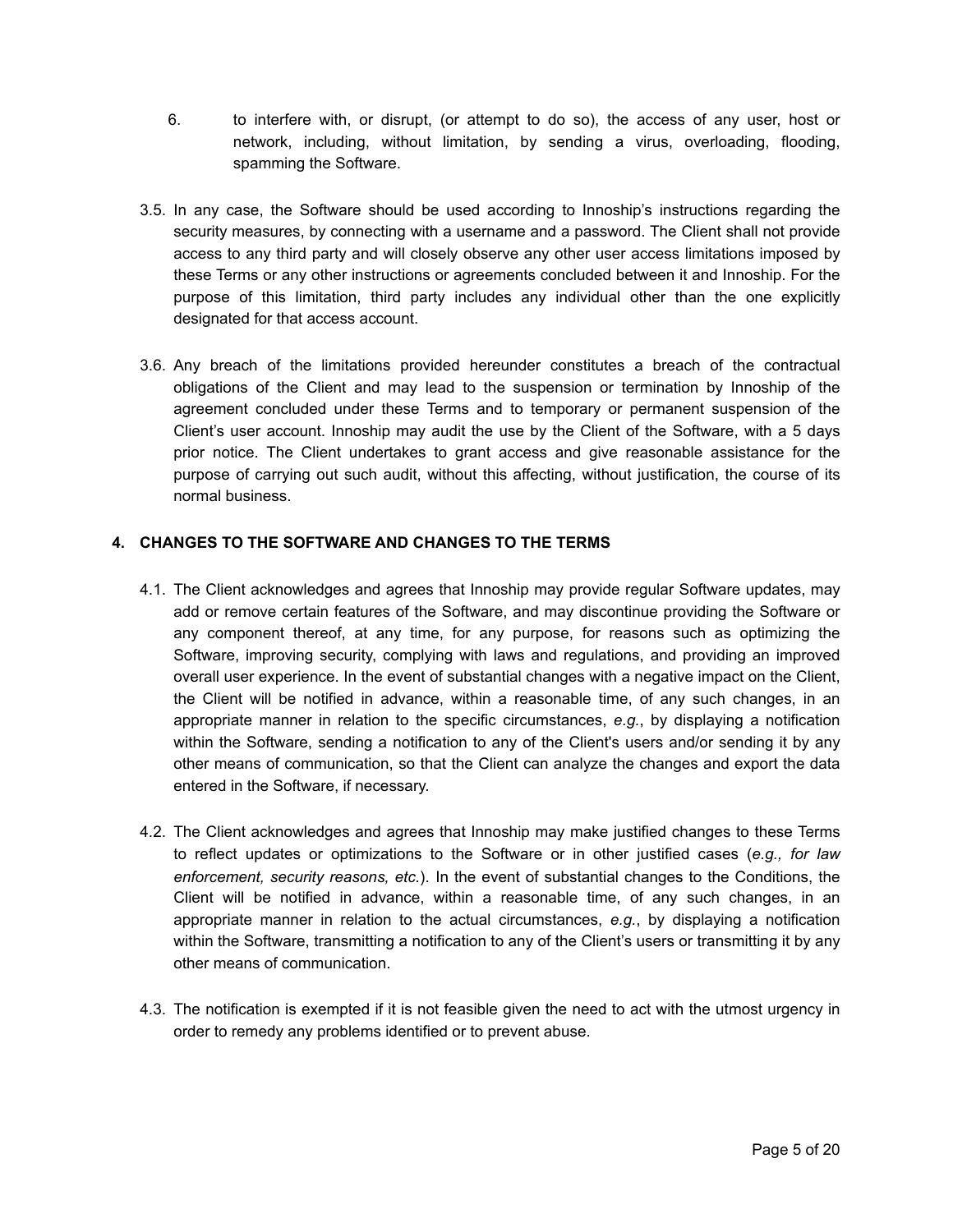- 4.4. To the extent that the Client does not agree with the changes, it may close the user account and stop using the Software. Continued use of the Software after changes were made will constitute acceptance of any changes to the Software or to these Terms.
- 4.5. Subsequent updates will be included in the future as part of the Software's lifecycle and will be provided by Innoship at no additional cost to the Client and without adversely affecting the quality of services, security and/or functionality/availability of the Software.
- 4.6. Innoship will not be liable for any temporary unavailability of the Software or any components thereof caused by necessary updates and/or optimizations.

# **5. PRICE**

- 5.1. The Client undertakes to pay Innoship a price, for each order placed through the Software, the price per order being calculated at the end of each calendar month, regardless of whether it is complete or fractional, depending on the total volume of orders placed through the Software in that month, according to the prices and thresholds provided in the Tariff Plan. To avoid any doubts, the price is owed by the Client for each order processed through the Software (and automatic selection of the best courier*)* even if no valid AWB is returned, if such order cannot be successfully placed with any courier for reasons not attributable to Innoship. Within the first 5 (five) days of a month, Innoship shall extract the activity report concerning the last month and will issue the corresponding invoice for the activity performed by the Client during that month, compared to the total volume of orders placed by the Client in that month and in accordance with the prices and thresholds provided in the Tariff Plan.
- 5.2. To the extent that the Client, being placed at a higher threshold compared to the total volume of orders placed in the previous month, benefits from certain additional facilities, as provided for in the Tariff Plan, the Client will continue to benefit from them, provided that it exceeds that threshold also in subsequent consecutive months. For the avoidance of doubt, to the extent that in a calendar month the Client does not exceed the threshold that attracted the additional facilities, it will lose them starting with the next calendar month, and will regain them starting with the month following the one in which it exceeded that threshold.
- 5.3. Innoship may decide, in its sole discretion, to offer certain periods of free use of the Software, under the conditions and with the limitations described in the registration flow. The Client may, at any time, opt out of these facilities and use the Software in accordance with these Terms.
- 5.4. Any amounts, owed by the Client under these Terms and the Tariff Plan or other agreements in connection with the use of the Software, will be paid within 15 days of receipt of the invoice.
- 5.5. When the fee is agreed in a foreign currency, other than RON currency, payment of the fee shall be made in that respective currency, unless payment must be made in RON currency under the applicable legal provisions, in which case payment of the fee shall be made by the Client in RON currency, calculated at the exchange rate published by the National Bank of Romania on the date of the issuance of the invoice by Innoship.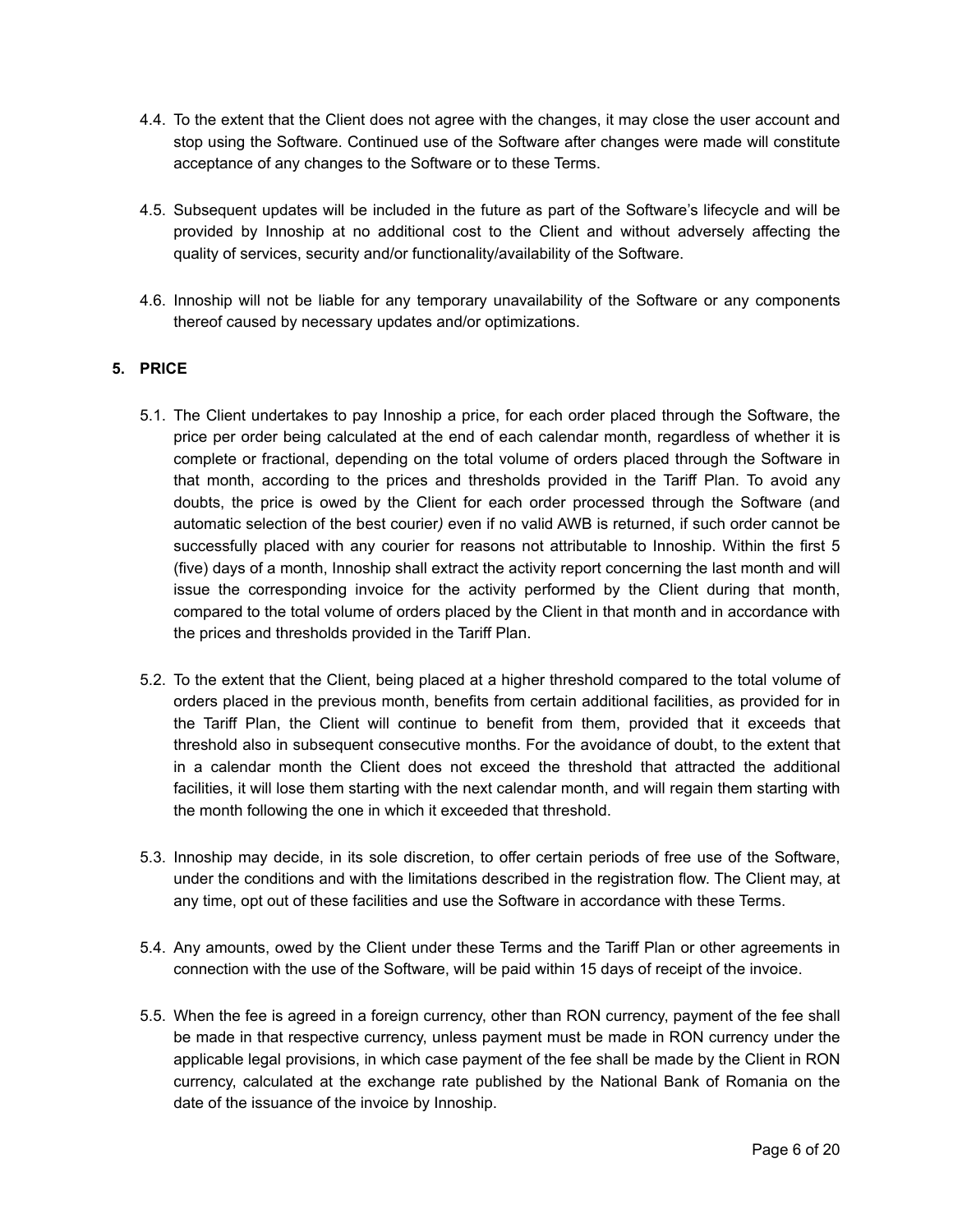- 5.6. In case the Client fails to pay the fee in the term provided in these Terms, it shall pay penalties amounting to 0.1% per day of delay of the outstanding amount. The total value of penalties mentioned above may exceed the amount they are applied on.
- 5.7. Also, without prejudice to the Client's obligation to pay late fees in accordance with Article 5.6, if the Client does not pay the price within the period provided in these Terms, Innoship will have the right to suspend the agreement concluded under these Terms, to temporarily or permanently suspend access to the user account and its use of the Software, until full payment of the amounts due, without any further notice or prior formalities. Restoration of access will be made within a maximum of 5 Business Days from the time the Innoship account was credited with the outstanding amounts.

### **6. INTELLECTUAL PROPERTY**

- 6.1. Innoship warrants and represents to the Client, as a continuous warranty throughout the duration of these Terms, that it owns all Intellectual Property Rights and licenses related to the Software necessary to perform its obligations under these Terms.
- 6.2. The Client hereby warrants and represents to Innoship, as continuous warranty throughout the duration of these terms, that it owns all Intellectual Property Rights and/or licenses and complies with all applicable legal provisions related to the use, in any way, of all images, information, data and/or other categories of content and materials uploaded, received, stored or otherwise made accessible through the Software. In this respect, the Client shall keep harmless and shall indemnify Innoship for all costs and damages arising from or in connection with the warranty mentioned herein, if such warranty becomes invalid and/or untrue or is in any way breached by the Client.
- 6.3. As regards the relationship between the Parties, the Client remains the sole owner of any content, including all Intellectual Property Rights with respect to such content, uploaded, received, stored or otherwise made accessible through the Software.
- 6.4. The Client grants Innoship a free and non-exclusive, geographically unlimited license for the entire duration of the Terms for the use, reproduction, modification and/or distribution of any content protected by Intellectual Property Rights and uploaded, received, stored or otherwise made available through Software, strictly for the purpose of providing access to the Software.
- 6.5. With respect to the Client's name, trade names and trademarks ("**Trademarks**"), the Client grants Innoship a free, non-exclusive, global license to use, reproduce, display, distribute, adapt, modify, create derivative works and to operate in any manner, any of the Trademarks, under the following conditions:
	- 1. Its use does not affect the image or reputation of the Client, unless the specific use has been approved in advance by the Client;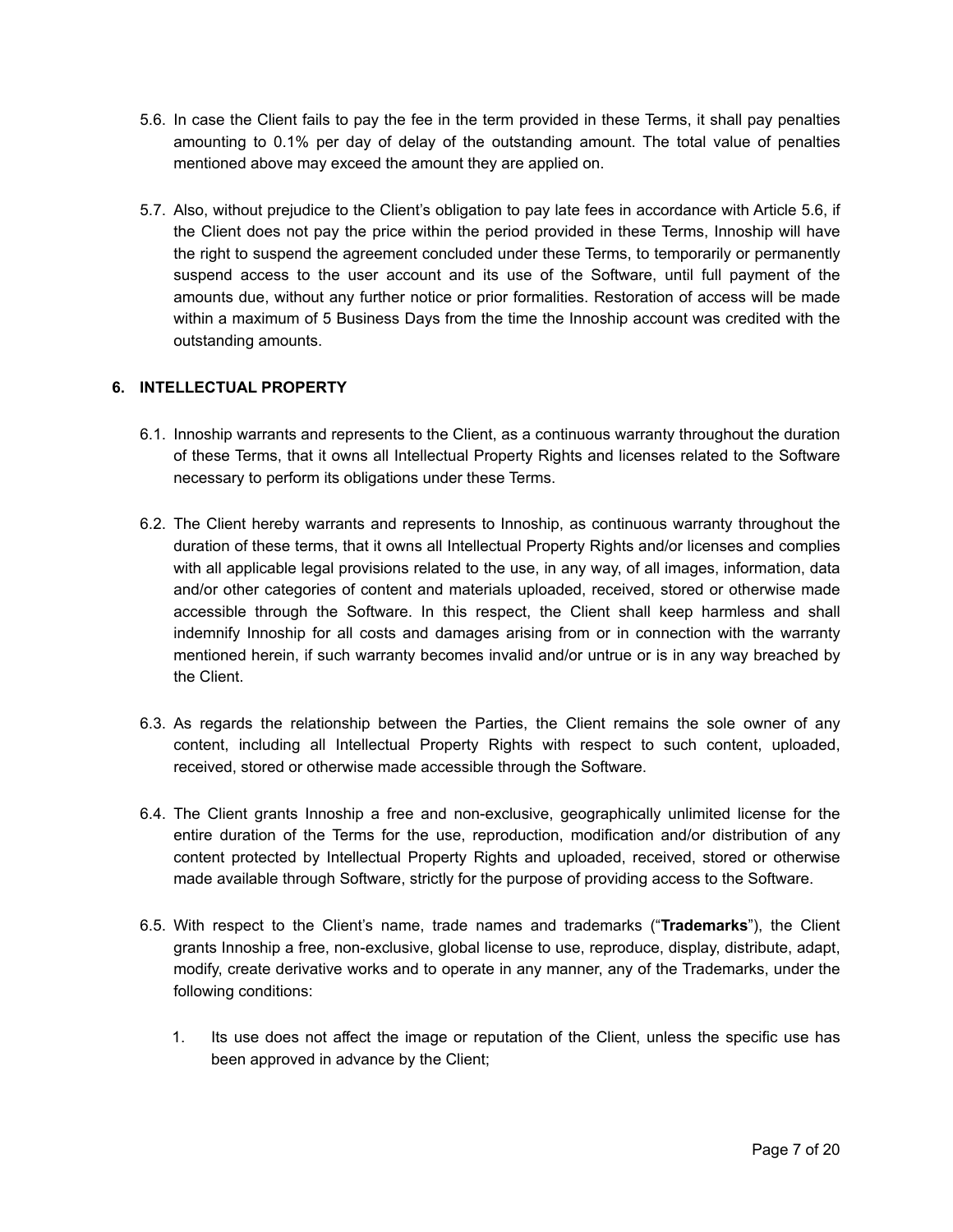- 2. Innoship will not modify any of the Client's Trademarks, other than by resizing while maintaining the proportions, for the purpose of presentation in the Software, the Innoship website or in any other communications of Innoship;
- 3. Innoship will comply with and fulfill any request for the cessation of a specific use, within a reasonable time, unless the Client is not reasonably able to remove a specific use, for example, through the technical functionalities available to it as a user of the Software.
- 6.6. The Client declares and acknowledges that any feedback, ideas or suggestions related to the Software may be used without any limitation or any payment of a price. Any materials protected by Intellectual Property Rights derived from such feedback, ideas or suggestions will be the sole ownership of Innoship. Innoship shall have the right, in any possible manner, to use free of charge, disclose, display, distribute, reproduce, modify, exploit, transfer or license any ideas, suggestions, comments or improvements on which the Client, directly or through its agents, may make, regarding any matters, including technical ones, with respect to Innoship's activity or Software.

## **7. TERM AND TERMINATION**

- 7.1. These Terms will apply throughout the entire use of the Software by the Client. The Client may terminate the contractual relationship with Innoship at any time, by ceasing to use the Software and deleting/deactivating the account.
- 7.2. Innoship will be able to terminate these Terms and close the Client's user account in the event that the Client fails to fulfill any of its obligations under these Terms. The termination of the Terms by Innoship may be done without the intervention of the court or other formalities, by simple notice of termination sent to the Client in this regard, and the Terms will cease if the Client does not remedy the violations found in the notification within 15 days of receipt. During the remediation period, Innoship may suspend the Client's access to the Software.
- 7.3. Innoship may unilaterally terminate the Terms, without justification and without payment of damages, by written notice sent to the Client at least 30 days prior to such termination.
- 7.4. Upon the termination of these Terms, all the rights granted to the Client under these Terms shall cease. In this respect, the Client shall cease any and all further uses of the Software and of other Intellectual Property Rights owned by Innoship, shall delete any copies of protected works and shall return any equipment provided by Innoship for the purpose of these Terms, if any.
- 7.5. Upon the termination of these Terms, Innoship shall make available to the Client any content provided by it through the Software. This content will be available for download for a maximum period of 60 days after the termination of the Terms and will be deleted at the expiry of such period, except if further storage is mandatory in accordance with the applicable legal provisions.

### **8. LIMITATION OF LIABILITY, DAMAGES AND PENALTIES**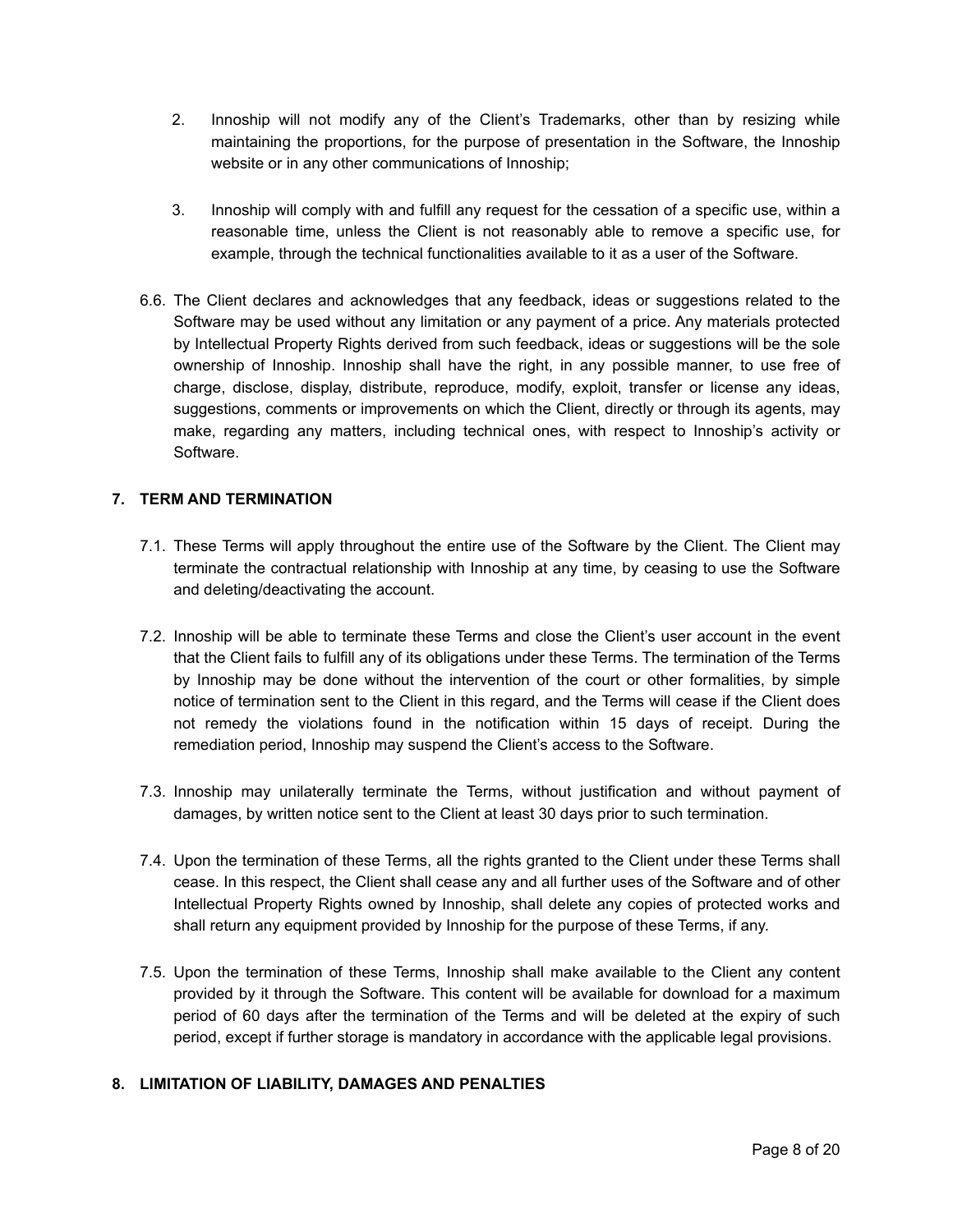- 8.1. To the fullest extent of the applicable law, and in accordance with the specifications in the SLA, Innoship shall not be liable to the Client for: *(i)* any failures and/or errors in the services provided by third parties in relation to the Software, including, but not limited to any providers of cloud services, hosting platforms, applications of the couriers, etc.; *(ii)* any malfunctions caused by the Client or derived from an improper use by its users of the Software.
- 8.2. Furthermore, Innoship shall not be liable for the impossibility to register the order with the couriers, for any reasons other than errors in the Software, nor for the accuracy of the data within the orders uploaded by the Client in the Software and further transmitted by the Software to the couriers.
- 8.3. To the fullest extent of the applicable law, the maximum aggregate liability of Innoship to the Client under or in connection with the Terms, whether in contract, tort (including negligence), breach of statutory duty or otherwise shall be limited to the total price paid to Innoship during the 12 months prior to the damages claim.
- 8.4. The Parties must take reasonable steps to mitigate any loss or damage, cost or expense they may suffer or incur arising out of anything done or not done by the other Party under or in connection with the Terms.

### **9. NO WARRANTY**

- 9.1. To the maximum extent permitted by the law, the Software is provided "*as is*" and "*as available*", without any express or implied warranty of any kind. Innoship gives no warranties and makes no representations, without limitation, concerning the quality or fitness for a particular purpose.
- 9.2. Except for the obligations undertaken by Innoship in the SLA, Innoship does not guarantee that the service will be provided without errors, in a timely manner or that access to the Software shall be permanent and uninterrupted.

### **10. ANALYSIS AND MONITORING**

10.1. The Client declares and accepts that Innoship may use instruments, scripts, software to monitor and manage the Software and to help resolve the requests from the Client. To avoid any doubts, these instruments will not collect or store any Client's content provided through the Software, except for the case in which is it strictly necessary for providing access to the Software, Professional Services or for resolving the requests of the Client or any other issues with respect to the Software. In this latter case, the Client will be notified within a reasonable term. The statistical information collected in this manner, except for the data and materials which belong to the Client, may also be used for the necessary assistance required to manage Innoship's products and services portfolio, to manage the identification of deficiencies in Innoship's products and services offers, as well as to manage the service packages and the monthly services.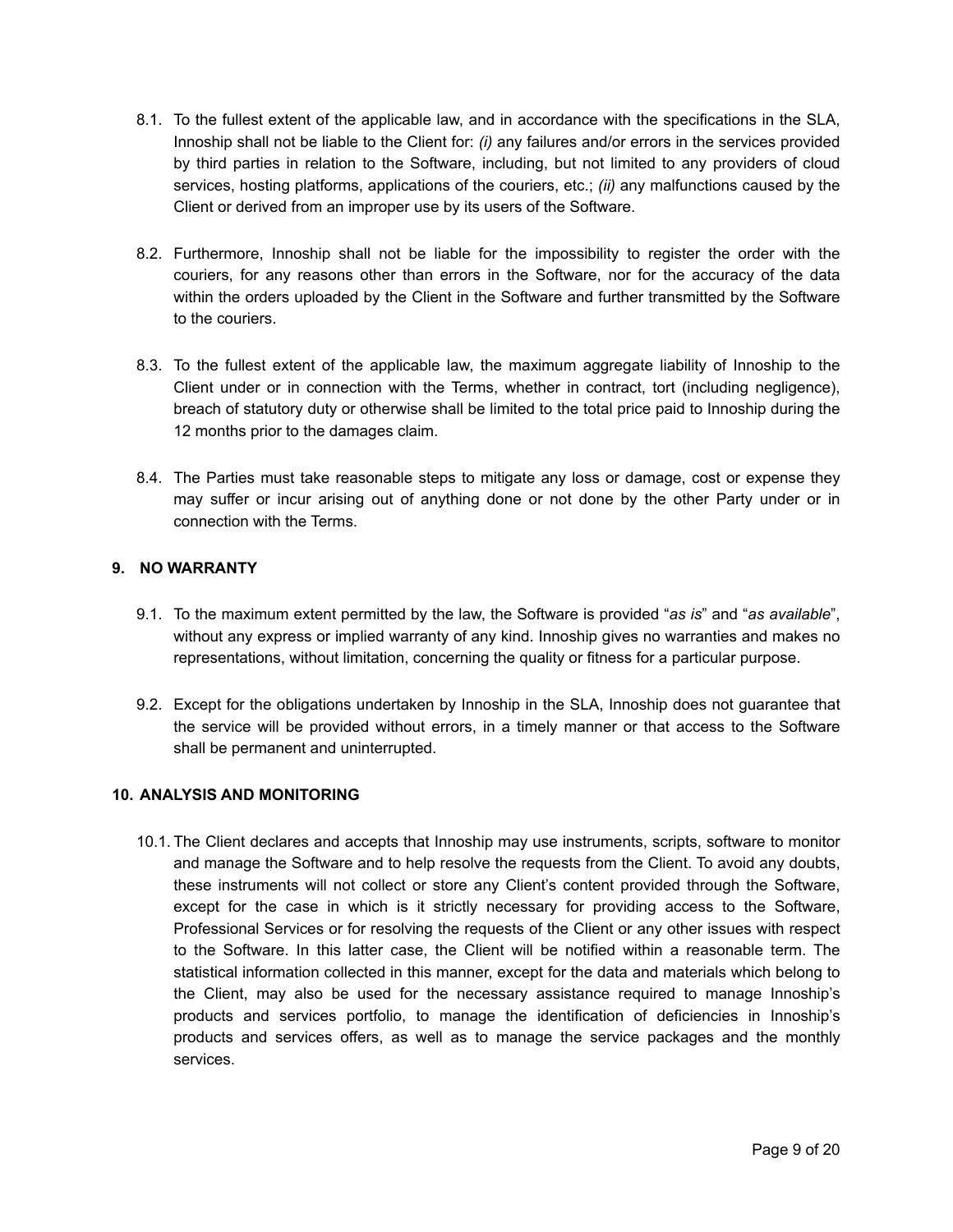10.2. Furthermore, the Client declares and accepts that Innoship may: *(i)* compile statistical information and other information regarding the performance, functioning and use of the Software and *(ii)* may use data from the Software in an aggregated form for the management of security and operations, to create statistical analysis, as well as for research and development purposes. Innoship may publish the analysis, with observing all the legal provisions and while excluding any data of the Client. Innoship reserves all its Intellectual Property Rights regarding all such produced materials.

### **11. PERSONAL DATA PROTECTION**

- 11.1. Aspects regarding the processing of personal data by Innoship in the name and on behalf of the Client, where applicable (the categories of personal data processed, the categories of data subjects, processing purposes, etc.), in the context of performing these Terms, shall be described in the Data Processing Agreement, which forms an integral part of these Terms.
- 11.2. The Parties undertake to use the Software in accordance with the applicable legal provisions regarding personal data protection, including the provisions of the GDPR, the implementation law as adopted, as well as the decisions which the Romanian supervisory authority may regularly issue in this respect, protecting each other from any breach of the personal data protection legislation.
- 11.3. Innoship is not responsible and shall not be liable for the accuracy and lawfulness of the processing of personal data imported in the Software by the Client. In this respect, the Client shall keep harmless and shall indemnify Innoship for any cost or damage deriving from or in connection with the personal data uploaded by the Client.

### **12. NOTIFICATIONS**

- 12.1. Unless these Terms specifically requires otherwise, any necessary notice or other communication must be given in writing, in English or Romanian, and shall be sent to each Party at the available contact details (*e.g., the physical address or e-mail address of the Client associated with the user account*) or through the Software and will bear the signature of the notifying Party or its representatives.
- 12.2. The notice shall be:
	- 1. delivered in person with handover signature by the receiving Party, including its representatives; or
	- 2. by post or courier service with acknowledgement of receipt; or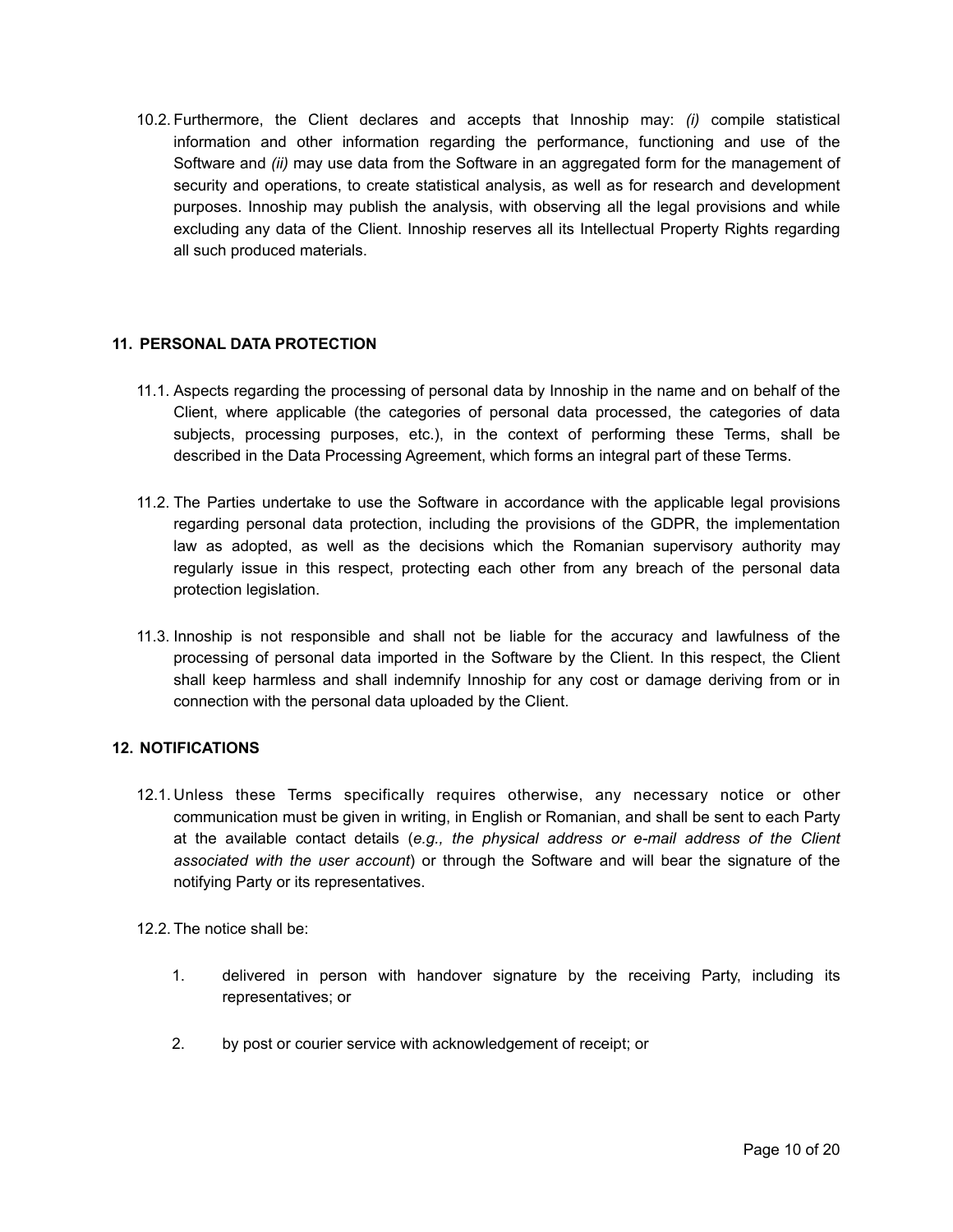- 3. by fax, electronic mail or thorough the Software, with possibility of confirmation of delivery.
- 12.3. The notice shall be deemed as served under the following circumstances:
	- 1. when delivered in person, at the time when it is actually received;
	- 2. when sent by post or public or private courier service, at the time of the receipt of delivery;
	- 3. when sent by fax, electronic mail or through the Softwar, at the time of the transmission, if transmitted before the closing of a Business Day or otherwise, on the following Business Day, provided in each case that the required confirmation is sent (*e.g., receipt of delivery*).
- 12.4. In case of refusal of receipt, any notice shall be deemed as served on the day of the refusal.

### **13. CONFIDENTIALITY**

- 13.1. Each Party shall treat the Terms and any information it may have obtained or received in relation thereto or arising out of or in connection with the performance of the Terms or in connection with the other Party's activity or businesses as private and confidential and neither Party shall publish, use, exploit or disclose the same or any particulars thereof without the prior written consent of the other Party or as expressly permitted under these Terms.
- 13.2. The Confidential Information shall be used only for the purposes contemplated herein.
- 13.3. The confidentiality obligation is and remains in force for an unlimited period of time after the termination of these Terms, irrespective of the grounds for termination.
- <span id="page-10-0"></span>13.4. The Recipient shall disclose Confidential Information to its Representatives only to the extent that may be necessary for the performance of these Terms and only on a need-to-know basis and undertakes to take all necessary steps to ensure compliance by such Representatives with the obligations expressed herein, prior to the disclosure of the Confidential Information to the Representatives, including, without limitation, to incorporating such clauses into the agreements concluded with such third parties.
- <span id="page-10-1"></span>13.5. The Recipient shall be liable to the other Party for any failure by its Representatives to comply with such obligations as described herein, irrespective of whether the Representatives were aware or not of the existence of such obligations.
- 13.6. The confidentiality clause does not apply to information that: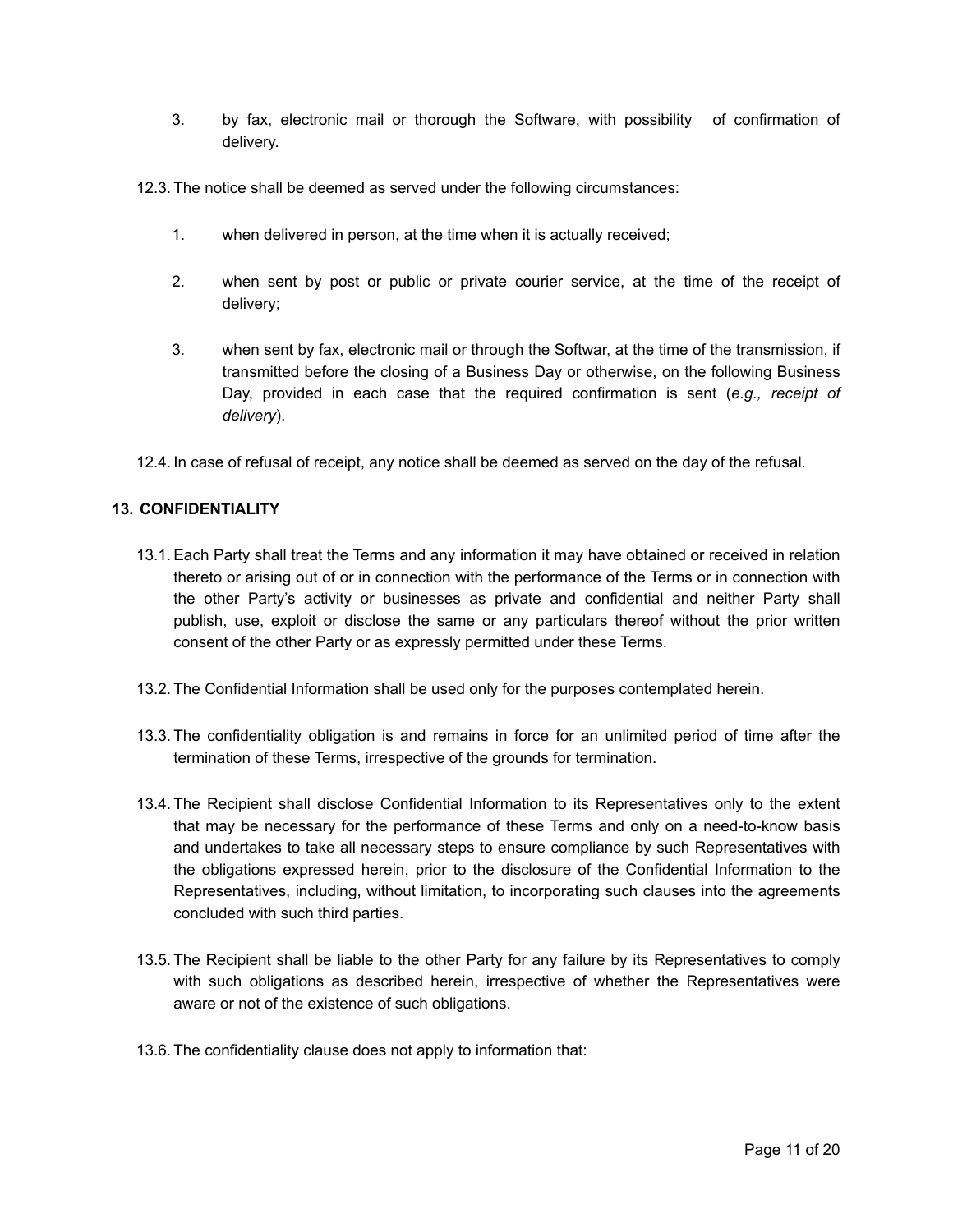- 1. is or becomes publicly available other than as a result of disclosure by the Parties or their Representatives; or
- 2. is or becomes available to the Party on a non-confidential basis from a third party that is not bound by any confidentiality obligation; or
- 3. was in the possession of the Recipient prior to disclosure or is independently developed by the Recipient without breach of these Terms, as can be shown by competent evidence.
- 13.7. Any Party may disclose any information that it is otherwise required to be kept confidential under these Terms, to the extent that the disclosure is absolutely necessary:
	- 1. to its Representatives, in the conditions mentioned above under Articles [13.4](#page-10-0) and [13.5;](#page-10-1)
	- 2. to protect the disclosing Party's interest in any legal proceedings;
	- 3. if required to be disclosed by a competent court of justice or by an administrative body. In this case, the Recipient shall, without delay, inform the other Party, in writing, of receipt of such order or coming into existence of such duty and shall enable such Party in a reasonable manner to seek protection against such order.
- 13.8. Upon termination of these Terms, each Party shall return to the other Party all the Confidential Information in its possession, custody or control. Each Party shall provide the other Party with a signed certification that it has complied with this obligation.

### **14. FORCE MAJEURE**

- 14.1. Neither Party shall be responsible to the other for the non-performance or delay in performance (other than the payment of money) occasioned by any causes beyond its control including, without limitation, acts of civil or military authority, strikes, lockouts, embargoes, insurrections, acts of God or acts of terrorism.
- <span id="page-11-0"></span>14.2. The Party claiming the force majeure is obliged to notify the other Party in writing, within maximum 5 (five) Business Days from the date of commencement of the force majeure event and is obliged to take all necessary measures so as to limit its effects, unless the required measures are too burdensome. The Party claiming the force majeure shall also notify the other Party of its termination within 5 (five) Business Days from the date of termination.
- 14.3. If the Party claiming the force majeure does not fulfil its obligation to notify the other Party on the commencement of the force majeure within the term provided under Article [14.2](#page-11-0), then the Party claiming the force majeure may not prevail itself of the exonerating effects of the force majeure case, regulated under this article.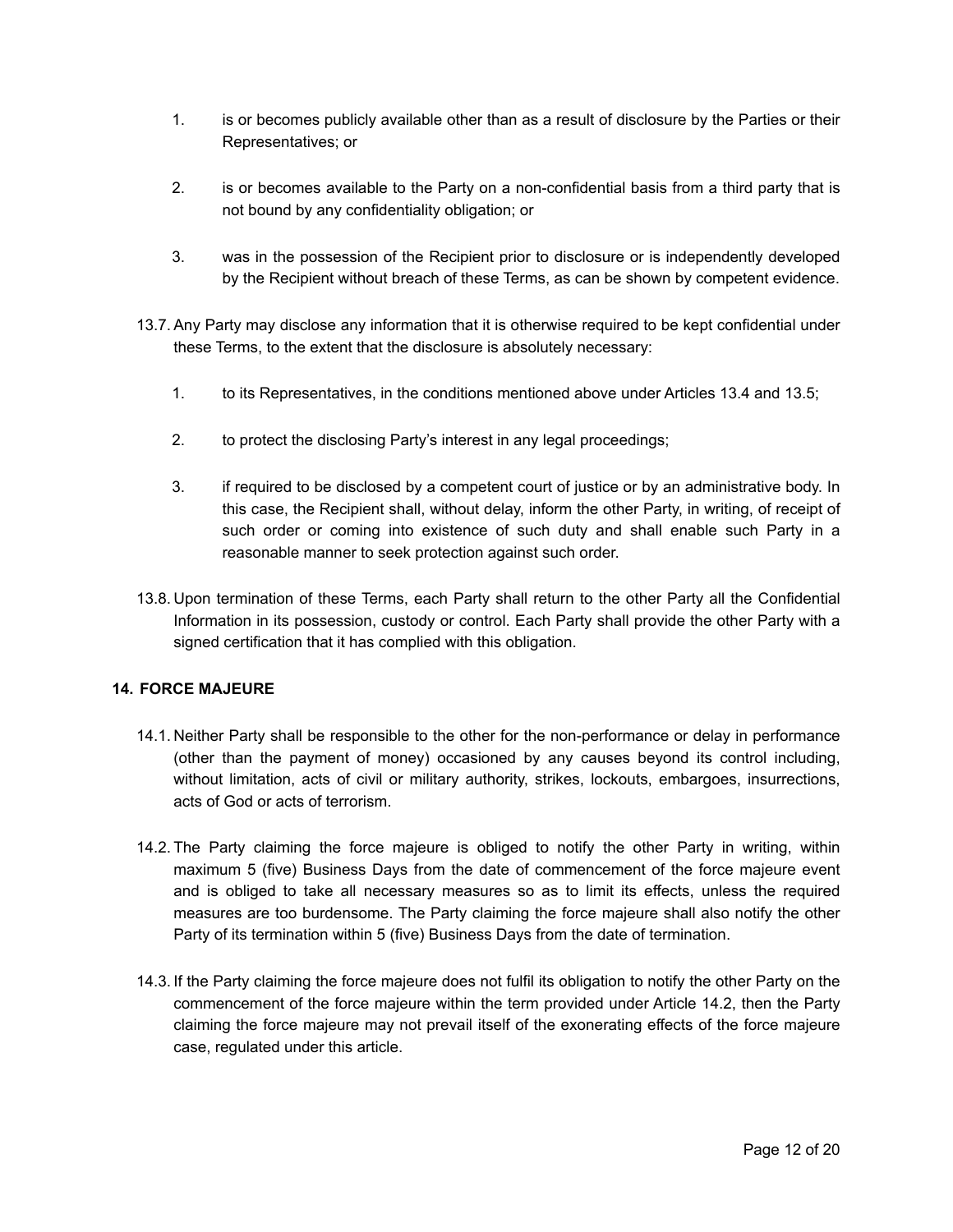- 14.4. If any such delay occurs, any applicable time period shall be extended for a period equal to the time lost, provided that the Party affected makes reasonable efforts to mitigate the consequences of such an event and gives the other Party prompt notice of any such delay.
- 14.5. In case the force majeure event lasts for more than three months, any Party may decide the termination of the Terms.

### **15. ASSIGNMENT AND CHANGE OF CONTROL**

- 15.1. These Terms and the rights granted hereunder, or any part thereof, may not be assigned or transferred by the Client without the prior written consent of Innoship.
- 15.2. Any Change of Control shall be deemed to be an assignment for the purpose of this provision.

#### **16. SURVIVAL AND SEVERABILITY**

- 16.1. All obligations of the Parties which expressly or by their nature survive the termination or expiration of these Terms shall continue in full force and effect.
- 16.2. If any provision of these Terms is or becomes invalid, illegal or otherwise unenforceable, under the law of any jurisdiction, this shall not in any way impair the validity, legality and enforceability of the other provisions of the Terms, which shall remain in full force and effect.
- 16.3. If any provision of these Terms is or becomes invalid, illegal or unenforceable, it shall be deemed modified to the minimum extent necessary to make it valid, legal and enforceable, provided that this does not trigger a material adverse change to the initial commercial understanding of the Parties under the Terms.
- 16.4. Otherwise, the Parties shall make all efforts and negotiate in good faith so as to replace the invalid, illegal or unenforceable provision with a valid, legal and enforceable provision that achieves, to the greatest extent possible, the commercial effects of the original provision.

#### **17. TIME OF THE ESSENCE**

17.1. The Parties agree and acknowledge that time is of the essence under these Terms, as regards to any dates, times and periods mentioned herein or set forth by the applicable legal provisions, with respect to all rights and obligations of the Parties set forth herein.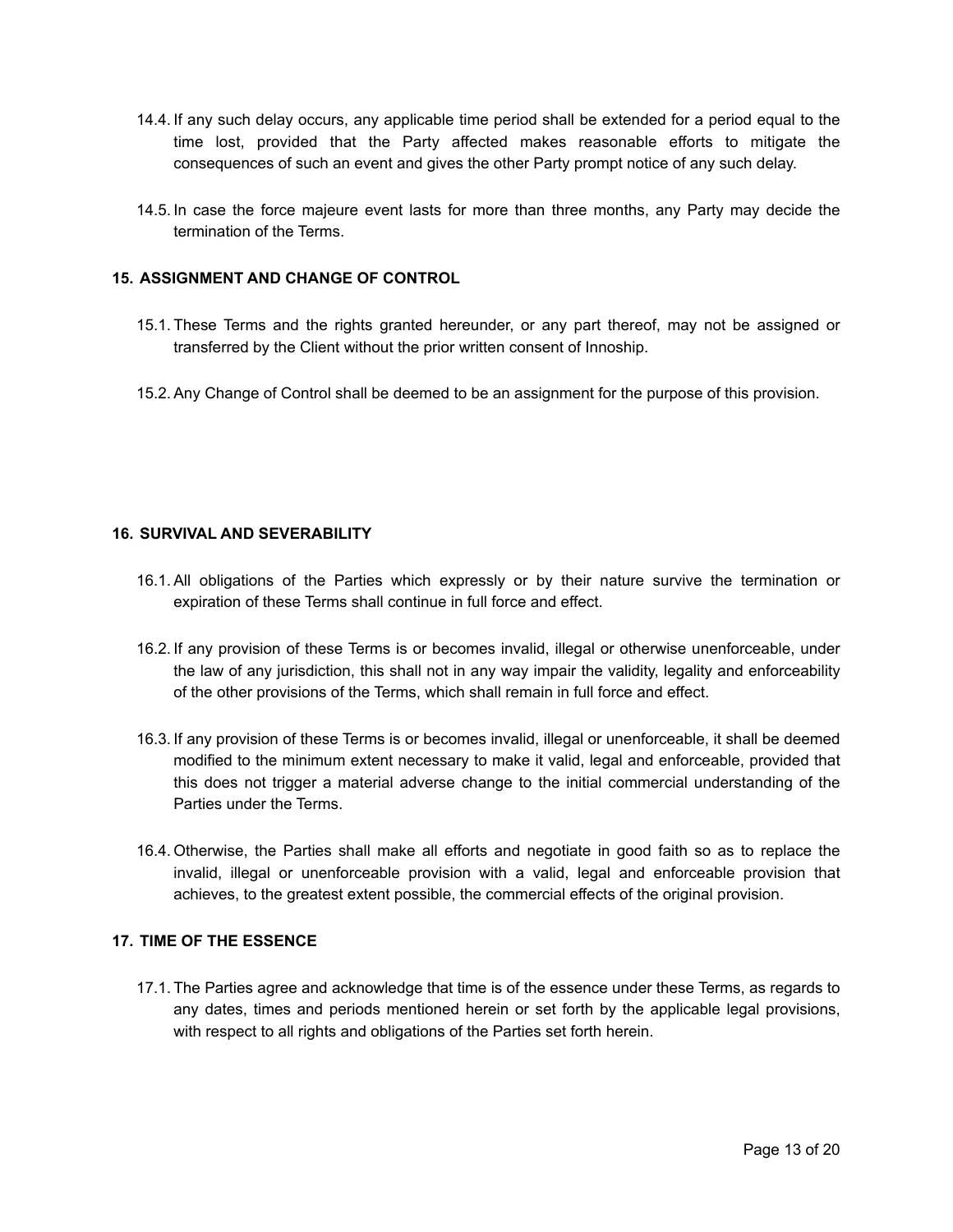17.2. The Client will be considered as having been notified by law (*de jure*) for late fulfilment of its obligations by the sole expiry of the term established in these Terms or in the legal provisions, for the fulfilment of any obligations under these Terms or under the legal provisions.

## **18. NO SET-OFF**

18.1. The Client is not entitled to set off any of its claims with any of the claims of Innoship based on these Terms or with any other outstanding obligations of Innoship, without the prior written consent of Innoship.

## **19. HARDSHIP**

19.1. The Client hereby expressly undertakes to perform its obligations according to these Terms, irrespective of whether the performance of such obligations became more burdensome due either to the increase in the costs of performance of its own obligations or to the decrease in the value of Innoship's corresponding obligation and irrespective of whether the execution of the Terms becomes excessively burdensome due to an exceptional change of the circumstances existing at the date of their conclusion, and the Client hereby fully and irrevocably undertakes the risk regarding the change of circumstances in place at the conclusion of these Terms, and expressly and irrevocably waives to invoke the hardship theory as provided in art. 1271 paragraph 2 and paragraph 3 of the Romanian Civil Code, whose enforcement will be excluded in relation to it.

### <span id="page-13-0"></span>**20. ENTIRE AGREEMENT**

- <span id="page-13-1"></span>20.1. These Terms, together with any documents referred to herein, constitute the sole, complete and exclusive agreement of the Parties relating to the subject matter hereof and supersede any previous or contemporaneous, oral or written, express or implied, arrangements, understandings, commitments, drafts, promises, agreements or any other pre-contractual representations between them that are not set out herein.
- 20.2. All addenda and annexes to these Terms shall constitute an integral part thereof.
- 20.3. No provision under Article [20](#page-13-0) shall limit or exclude any liability or remedy for fraud.
- 20.4. The Parties did not enter into the Terms by relying on pre-contractual statements and representations.
- 20.5. Each Party confirms that, in entering into these Terms, it has not relied upon and shall have no remedies in respect of, any such representation as described under Article [20.1](#page-13-1) above, warranty, collateral agreement or other assurance made by or on behalf of the other Party before the execution of these Terms, except for those expressly incorporated herein.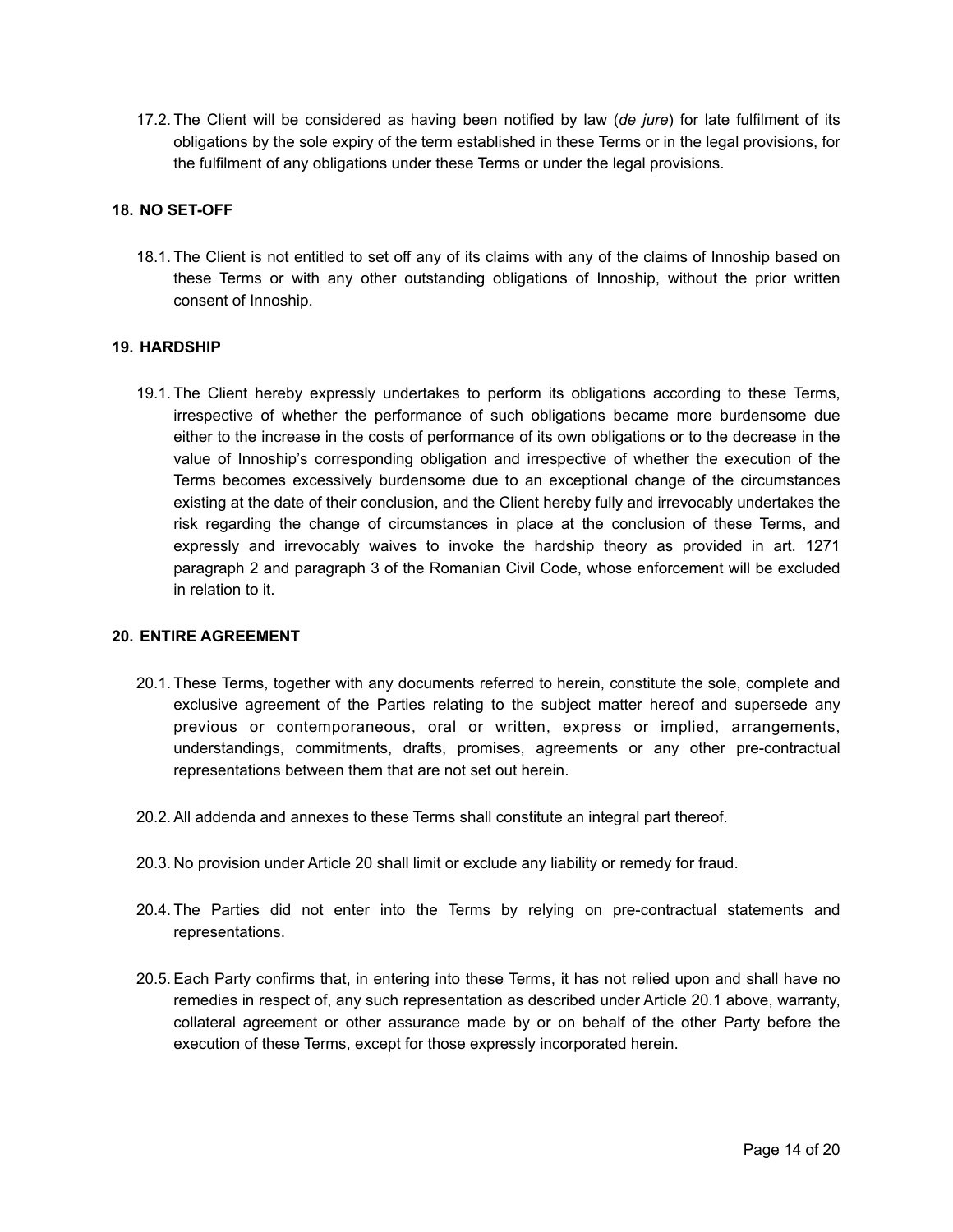20.6. The Parties shall have no claim for innocent or negligent misrepresentation based upon any provisions set out herein or for any such pre-contractual misrepresentations.

# **21. APPLICABLE LAW AND JURISDICTION**

- 21.1. These Terms and any disputes or claims arising out of or in connection with its subject matter shall be governed by and construed in accordance with the laws of Romania, without giving effect to any choice or conflict of law provision or rule that would trigger the application of the laws of another jurisdiction.
- 21.2. Any dispute arising out of or relating to these Terms, including with respect to the conclusion, performance, breach or termination, shall be settled by the Parties by good faith negotiations. Should such a settlement not be possible, the dispute shall be settled by the Romanian courts of law.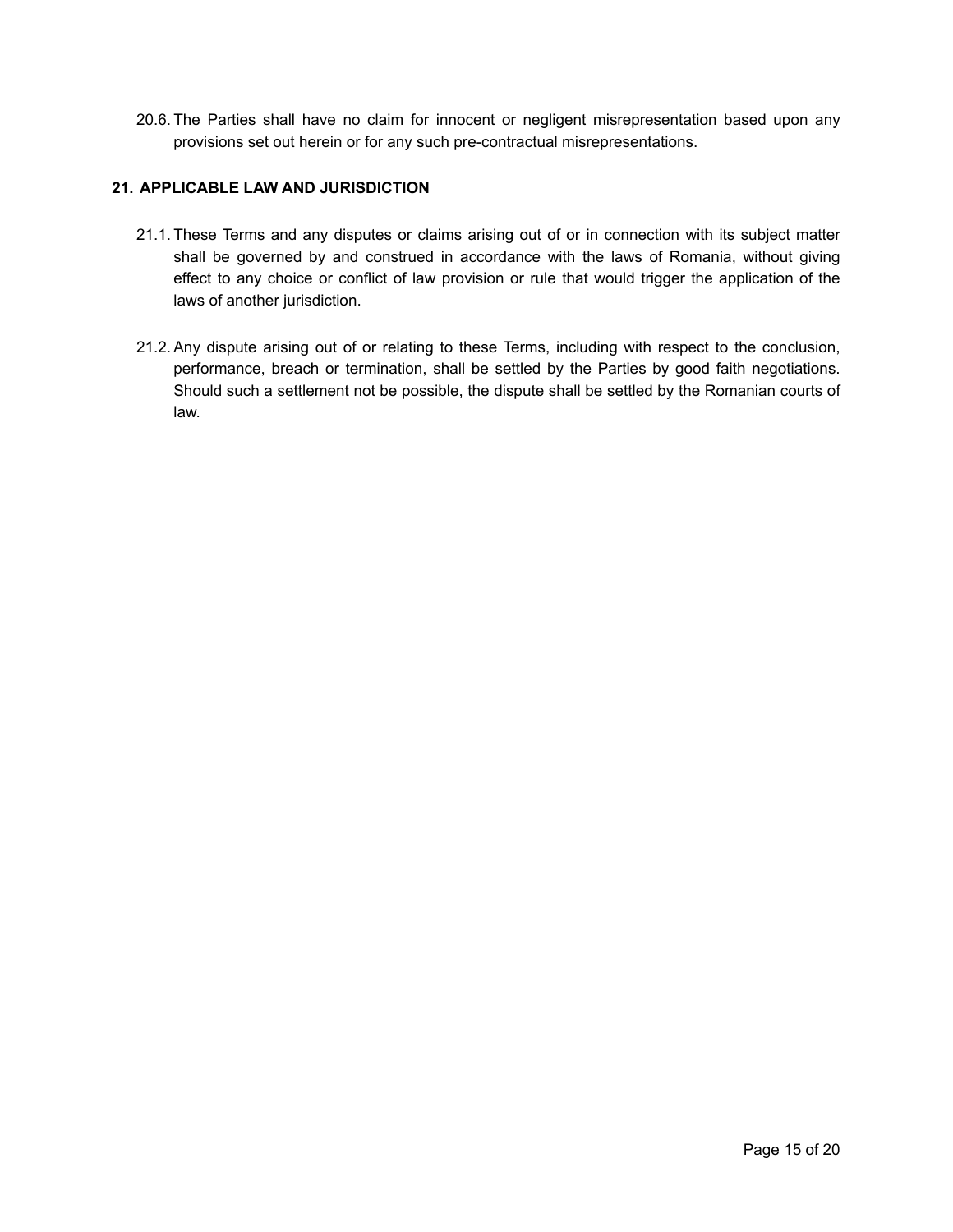### **ANNEX 1 – SERVICE LEVEL AGREEMENT**

#### **1. AVAILABILITY OF THE SERVICE**

- 1.1. Innoship guarantees a level of availability for the Software of 99.9%.
- 1.2. In case of an incident, the Client shall inform Innoship, in accordance with the provisions of these Terms, regarding the problem and the moment when it has occurred. While identifying and remedying such incident, the Client will provide Innoship, in a timely manner, with any information necessary in this respect.
- 1.3. Innoship shall perform normal system maintenance activities regarding any managed equipment/ system every 7 days. The maintenance activity will be carried out between 11:00 PM and 04:00 AM Client local time, without prior notice, except for the cases provided in art. [4](#page-4-0) of the Terms.
- 1.4. The breach of the obligation provided above at art. 1.1 shall lead to a reduction of the invoice price corresponding to the month in which the availability level was not complied with, proportionally with the time for which the Software was not available.

# **2. EXCLUSIONS**

- 2.1. The following scenarios will not be considered downtime for the purpose of this SLA and shall not attract any liability whatsoever of Innoship towards the Client:
- a) Faults generated by third party communication services to which the Software is connected for communication purposes (*e.g.*, SMS and emails, internet network);
- b) Faults generated by third party data services which are used in connection to the Software for third party data import purposes (*e.g.*, the application for orders of the Client) or data export (*e.g.*, couriers' APIs);
- c) Faults generated by cyber-attacks, in which case Innoship may shut down the entire system in order to protect the Client's valuable data;
- **d)** Faults generated by the improper use of the Software by an employee of the Client (*e.g.*, since the Software allows for data import and data manipulation, one of the users may, intentionally or by negligence, insert special code, for example by uploading a simple file, that would lead to improper actions being executed by the Software. In such scenario, the Software may become unavailable).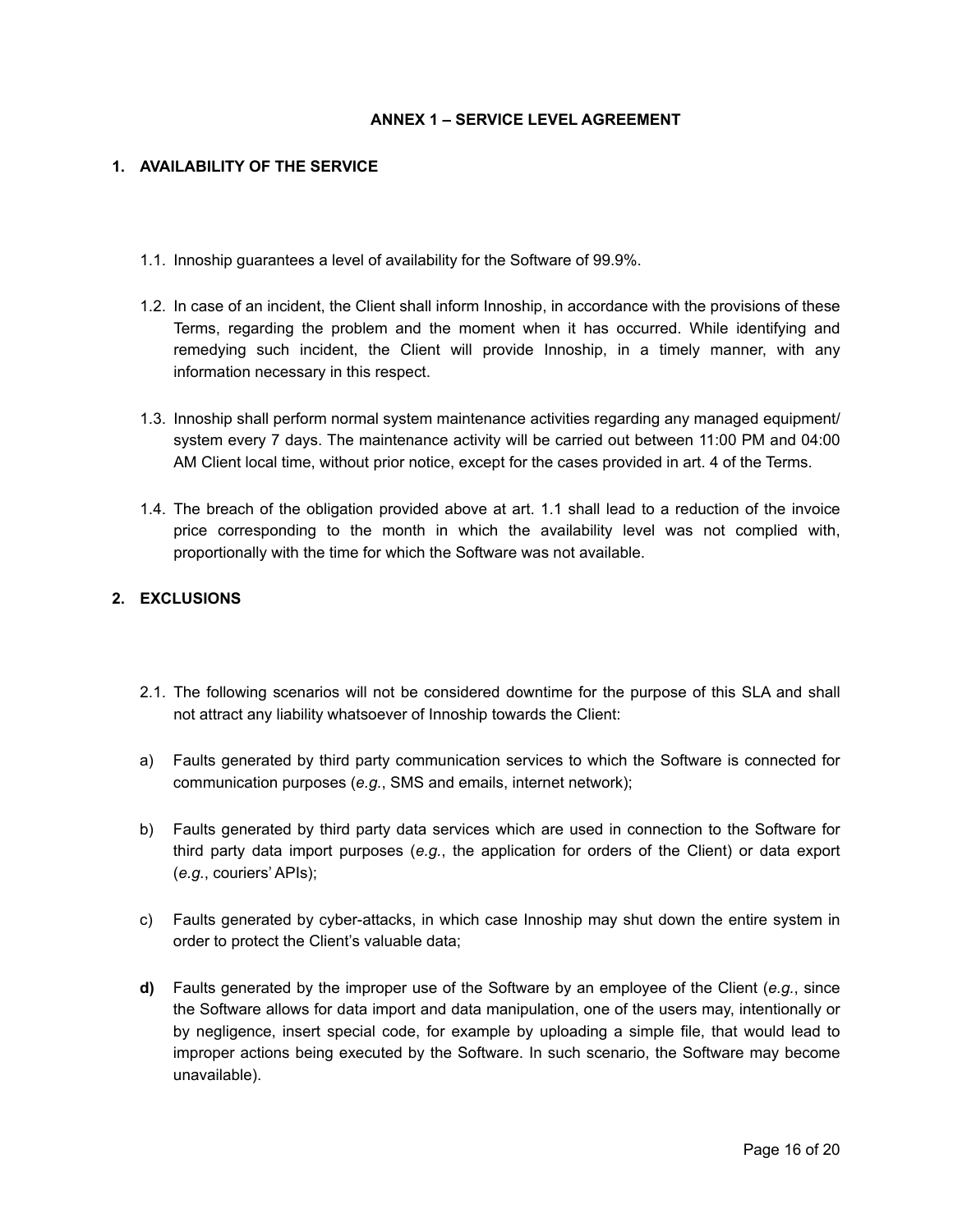# **3. TECHNICAL SUPPORT**

3.1. Technical support is ensured during Business Days, except the support for incidents of level 1 and 2, when Innoship shall offer support 24/7 on request. For the purpose of providing technical support, Innoship shall classify incidents with respect to their severity, in descending order, as follows:

| <b>DEFINITION</b>        |                                                                                                                                                                                                                                                |  |  |
|--------------------------|------------------------------------------------------------------------------------------------------------------------------------------------------------------------------------------------------------------------------------------------|--|--|
| <b>Severity</b>          | <b>Description</b>                                                                                                                                                                                                                             |  |  |
| Priority 1-<br>Emergency | A problem which renders the used Software solution completely inoperable or<br>which determines the cessation of a critical business process. The activity of<br>the client is gravely impacted.                                               |  |  |
| Priority 2 - Critical    | A critical business process is significantly affected or an uncritical business<br>process is not available. The occurrence of a severity 2 incident implies that<br>the Software works, but:                                                  |  |  |
|                          | • some components are deactivated;                                                                                                                                                                                                             |  |  |
|                          | • it provides incorrect results with a minimum deviation of 5% in comparison<br>with the estimated correct results;                                                                                                                            |  |  |
|                          | • performance is significantly affected, causing a significant impact on the<br>business due to an issue in implementation/development.                                                                                                        |  |  |
|                          | The Client may continue the use of the Software, but with a significant impact<br>on its business.                                                                                                                                             |  |  |
| Priority 3 - Major       | A critical business process is facing certain service degradation or a non-<br>critical business process of the supported solution is affected or unavailable.<br>The occurrence of a severity 3 incident implied that the Software works, but |  |  |
|                          | • it provides incorrect results with a deviation between 1% and 5% in<br>comparison with the estimated correct results;                                                                                                                        |  |  |
|                          | • performance is significantly affected, causing a limited impact on the<br>business due to an issue in implementation/development.                                                                                                            |  |  |
|                          | The supported solution may be used with a loss of services and/or<br>performance, and with a limited impact on the Client's business.                                                                                                          |  |  |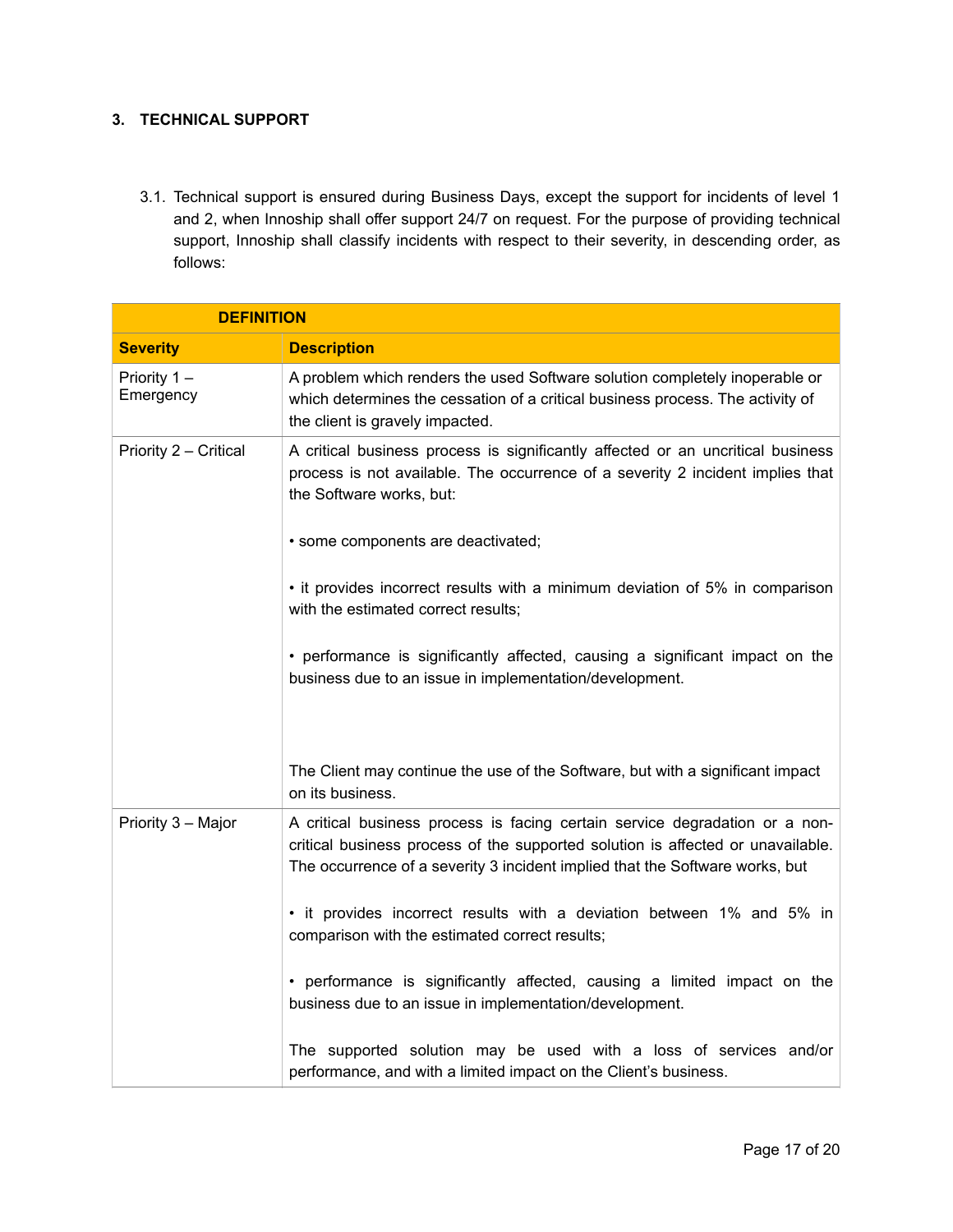| Priority 4 – Minor | The supported solution has cosmetic or minor issues, without a significant<br>impact on the Client's business.  |  |  |  |  |  |  |
|--------------------|-----------------------------------------------------------------------------------------------------------------|--|--|--|--|--|--|
|                    | Priority 5 – Information General questions regarding features and functionalities of the supported<br>solution. |  |  |  |  |  |  |

3.2. The Response, Establishment and Resolution times for the occurred incidents are as follows:

| <b>Sev</b><br>erit<br>y     | <b>Response</b><br>time                 | <b>Establishment</b><br>time | <b>Resolution time</b>        | <b>Final remedy of the</b><br><b>issue</b> |
|-----------------------------|-----------------------------------------|------------------------------|-------------------------------|--------------------------------------------|
| Priority 1 -<br>Emergency   | 0.5 hours                               | 3 hours                      | 5 Business Days               | Next system version (next)<br>update)      |
| Priority 2 - Critical       | 1 hour                                  | 6 hours                      | 10 Business Days              | Next system version (next)<br>update)      |
| Priority 3 - Major          | 1 hour                                  | 12 hours                     | 14 Business Days              | Next system version (next<br>update)       |
| Priority 4 - Minor          | 2 hours                                 | 5 days                       | 40 Business Days              | Next system version (next<br>update)       |
| Priority 5 -<br>Information | Through web<br>interface $-$<br>updates | 15 days                      | Next scheduled<br>tech update | Next system version (next)<br>update)      |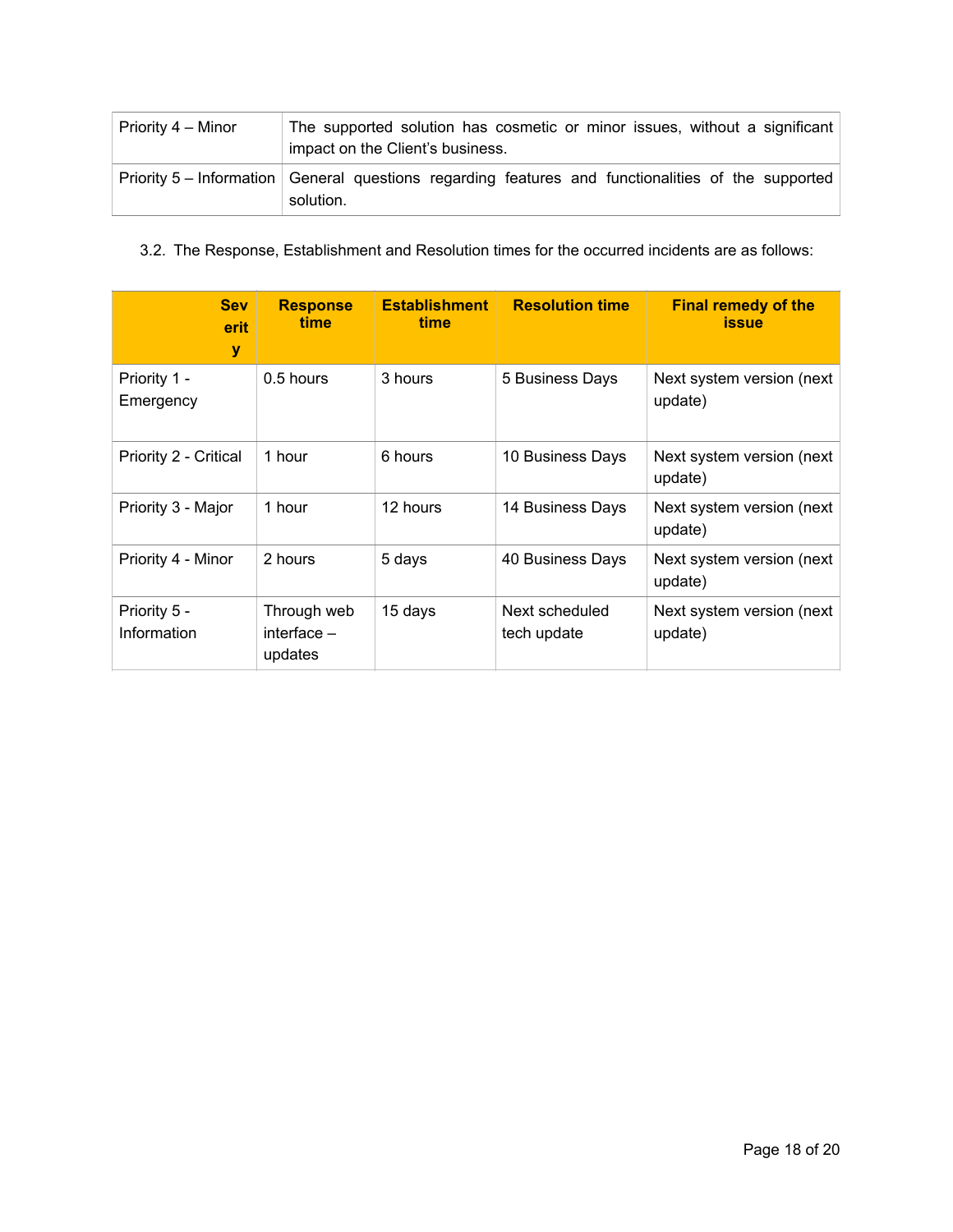3.3. The work flow in case of an incident (Incident Status Workflow) is as follows:

| To<br>From                                        | <b>Registe</b><br>red | Open                    | <b>Waiting</b><br>respon<br>se from<br>client | <b>Waiting</b><br>respon<br>se from<br>third<br>party | <b>Waitin</b><br>g on<br>develo<br>pment<br>team | <b>Remedi</b><br>ed     | <b>Close</b><br>$\mathsf{d}$ |
|---------------------------------------------------|-----------------------|-------------------------|-----------------------------------------------|-------------------------------------------------------|--------------------------------------------------|-------------------------|------------------------------|
| N/A                                               | <b>CLIENT</b>         |                         |                                               |                                                       |                                                  |                         | <b>CLIE</b><br><b>NT</b>     |
| <b>Registered</b>                                 |                       | <b>INNOS</b><br>HI<br>P |                                               |                                                       |                                                  |                         | <b>CLIE</b><br><b>NT</b>     |
| Open                                              |                       |                         | <b>INNOSHI</b><br>P                           | <b>CLIENT</b>                                         | <b>INNOS</b><br>HI<br>P                          | <b>INNOS</b><br>HI<br>P | <b>CLIE</b><br><b>NT</b>     |
| <b>Waiting</b><br>response<br>from client         |                       | <b>CLIENT</b>           |                                               | <b>CLIENT</b>                                         |                                                  |                         | <b>CLIE</b><br><b>NT</b>     |
| <b>Waiting</b><br>response<br>from third<br>party |                       | <b>CLIENT</b>           |                                               |                                                       |                                                  |                         | <b>CLIE</b><br><b>NT</b>     |
| <b>Waiting on</b><br>developm<br>ent team         |                       | <b>INNOS</b><br>HI<br>P | <b>INNOSHI</b><br>P                           |                                                       |                                                  | <b>INNOS</b><br>HI<br>P | <b>CLIE</b><br><b>NT</b>     |
| <b>Remedied</b>                                   |                       | <b>CLIENT</b>           |                                               |                                                       |                                                  |                         | <b>CLIE</b><br><b>NT</b>     |
| <b>Closed</b>                                     |                       |                         |                                               |                                                       |                                                  |                         |                              |
| <b>CLIE</b><br><b>NT</b>                          |                       |                         | <b>INNOSHIP: INNOSHIP IT maintenance team</b> |                                                       |                                                  |                         |                              |

- 3.4. Description of the statuses is as follows:
	- 3.4.1.**Registered**: when the problem is raised by the application administrators of the Client;
	- 3.4.2.**Open**: when the issue is received by the maintenance team. The time between registration and opening the ticket represents the Response Time;